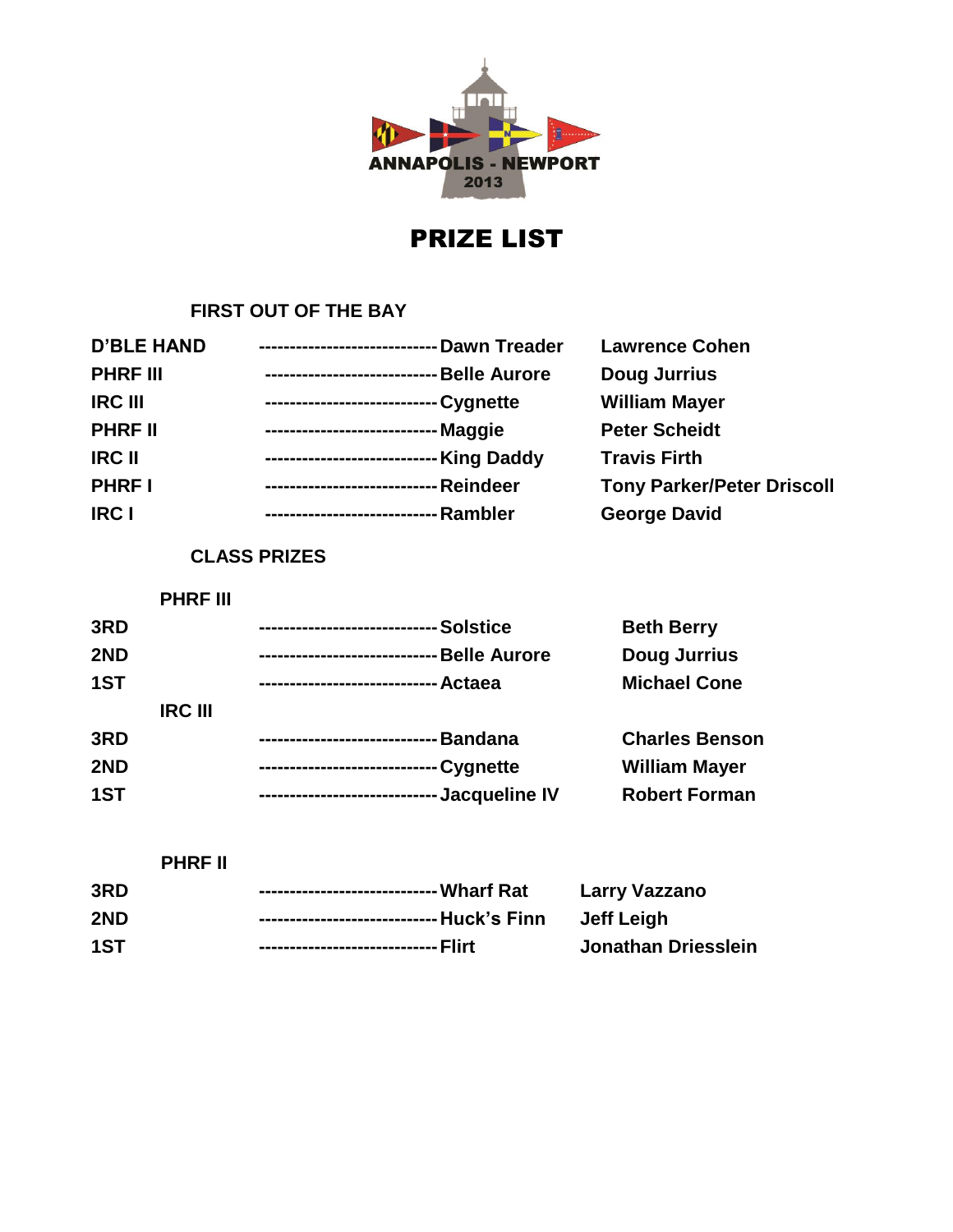|     | וו טרוו      |                                        |                       |
|-----|--------------|----------------------------------------|-----------------------|
| 3RD |              | ---------------------------- Orion     | <b>Paul Milo</b>      |
| 2ND |              | ----------------------------- Dolphin  | <b>Neil McMillan</b>  |
| 1ST |              |                                        | <b>Leonard Sitar</b>  |
|     | <b>PHRFI</b> |                                        |                       |
| 3RD |              | ---------------------------- Velocity  | <b>Martin Roesch</b>  |
| 2ND |              | ---------------------------- Saykadoo  | <b>Steve McManus</b>  |
| 1ST |              | ----------------------------- Fireball | <b>Kristen Berry</b>  |
|     | <b>IRC I</b> |                                        |                       |
| 3RD |              |                                        | <b>Ron O'Hanley</b>   |
| 2ND |              | ---------------------------- Decision  | <b>Stephen Murray</b> |
| 1ST |              |                                        | <b>George David</b>   |
|     |              | <b>FOR THE SERVICE ACADEMY YACHTS</b>  |                       |
|     |              |                                        |                       |

**IRC II**

**The SURFLANT PRIZE - Awarded by Commander Surface Forces Atlantic for the Service Academy yacht with the best corrected time.**

**Flirt**------------------------------**Jonathan Driesslein**

**The GERBER CUP - For the Naval Academy yacht with the best corrected time.**

**Flirt**------------------------------**Jonathan Driesslein**

**The CARY ARTHUR MEMORIAL TROPHY - For the Midshipman Navigator of the Naval Academy yacht with the best corrected time.**

**Flirt**------------------------------**Nick Tucker**

**THE CHELSEA CLOCK SEAFARER TROPHY for the yacht with the best combined finishes in the 2012 Bermuda Race and 2013 Annapolis-Newport Race**

**Belle Aurore------------------Doug Jurrius**

**Vamp ---------------------------Leonard Sitar**

**THE IDA LEWIS YACHT CLUB TROPHIES**

**PHRF FLEET THIRD - For the 3RD place yacht on corrected time in fleet**

**Solstice** ------------------------**Beth Berry**

**IRC FLEET THIRD - For the 3RD place yacht on corrected time in fleet**

**Vamp** ---------------------------**Leonard Sitar**

**THE DONALD TRUMPY MEMORIAL TROPHIES**

**PHRF FLEET SECOND - For the 2ND place yacht on corrected time in fleet**

**Belle Aurore**------------------**Doug Jurrius**

**IRC FLEET SECOND - For the 2ND place yacht on corrected time in fleet**

**Jacqueline IV** ----------------**Robert Forman**